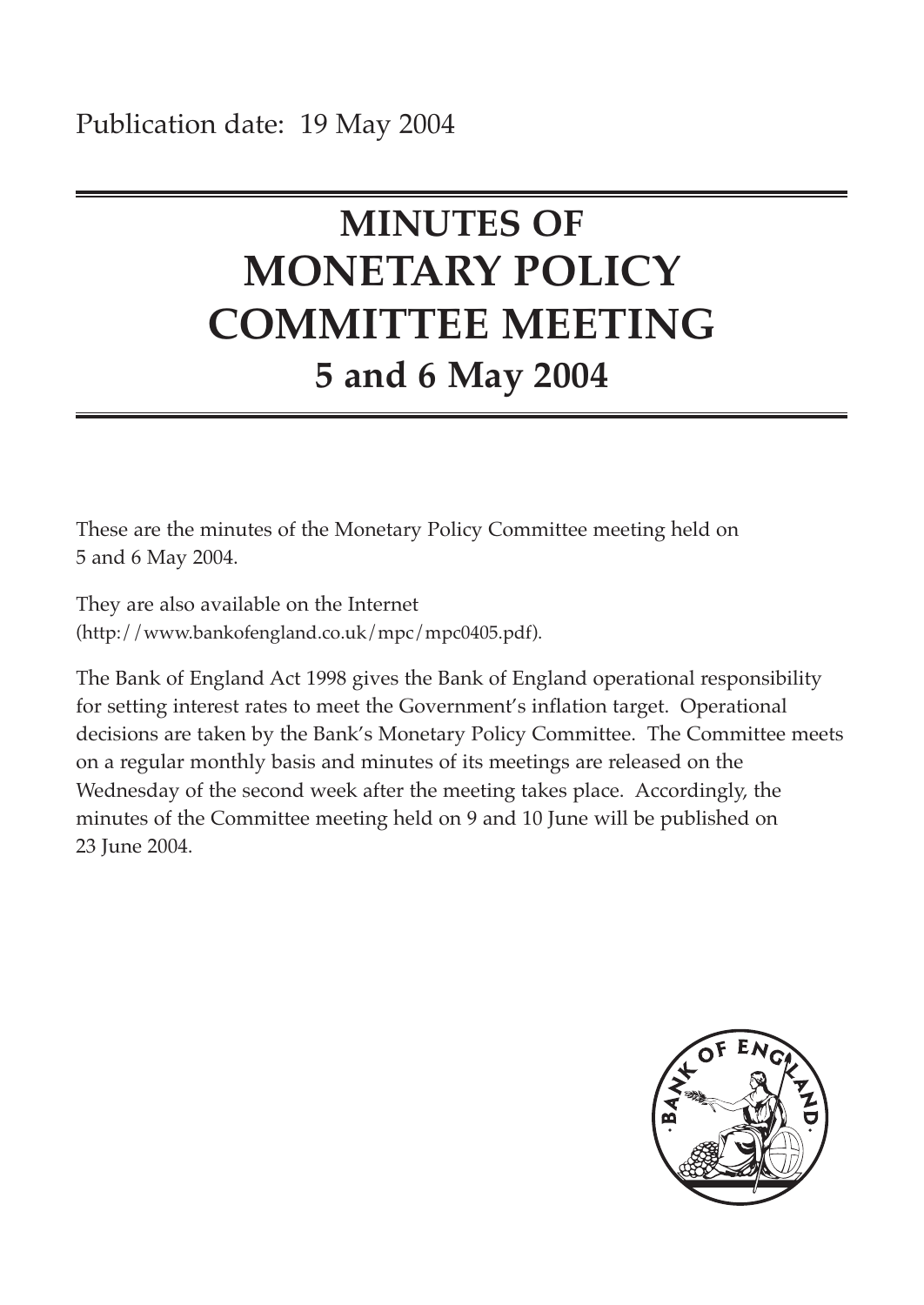# **MINUTES OF THE MONETARY POLICY COMMITTEE MEETING HELD ON 5-6 MAY 2004**

1 Before turning to its immediate policy decision, and against the background of its latest projections for output and inflation, the Committee discussed developments in financial markets; the international economy; money, credit, demand and output; and the labour market, costs and prices.

# **Financial markets**

2 Short-term and long-term interest rates had moved up in the United States in the latest month. The rise in short rates reflected market perceptions that monetary policy would begin to tighten sooner than previously expected, following some stronger recent economic data, comments by monetary officials, and the statement issued following the May meeting of the Federal Open Markets Committee (FOMC). The smaller rise in longer-term forward rates reflected an increase in forward real rates. Interest rate movements in the euro area and the United Kingdom had been small. The current pattern of short-term rates suggested that the chance that the next change in the ECB's repo rate would be a reduction was believed to be less than in April. A 25 basis point rise in the UK repo rate at the Committee's May meeting was fully anticipated in financial markets; respondents to the latest Reuters survey of economists had almost unanimously expected a rise.

3 The US dollar effective exchange rate had appreciated by about 2½% since the Committee's April meeting. Changes in interest differentials, to which the stronger US economic data had contributed, substantially accounted for the upward movement. Against that background, the effective exchange rate for sterling had fallen by over 2%. Changes in interest differentials could broadly account for the depreciation of sterling against the dollar, but only for a small part of its smaller depreciation against the euro, which had a much larger weight in the sterling effective exchange rate index. Overall, sterling still stood around 1% above the 15-day average incorporated into the February *Inflation Report* projections.

4 There had been only modest movements in most major equity markets. The FTSE All-Share index had risen by over 1%. Within the FTSE All-Share, larger companies, which typically have greater international exposure, had on average outperformed others since the Committee's April meeting.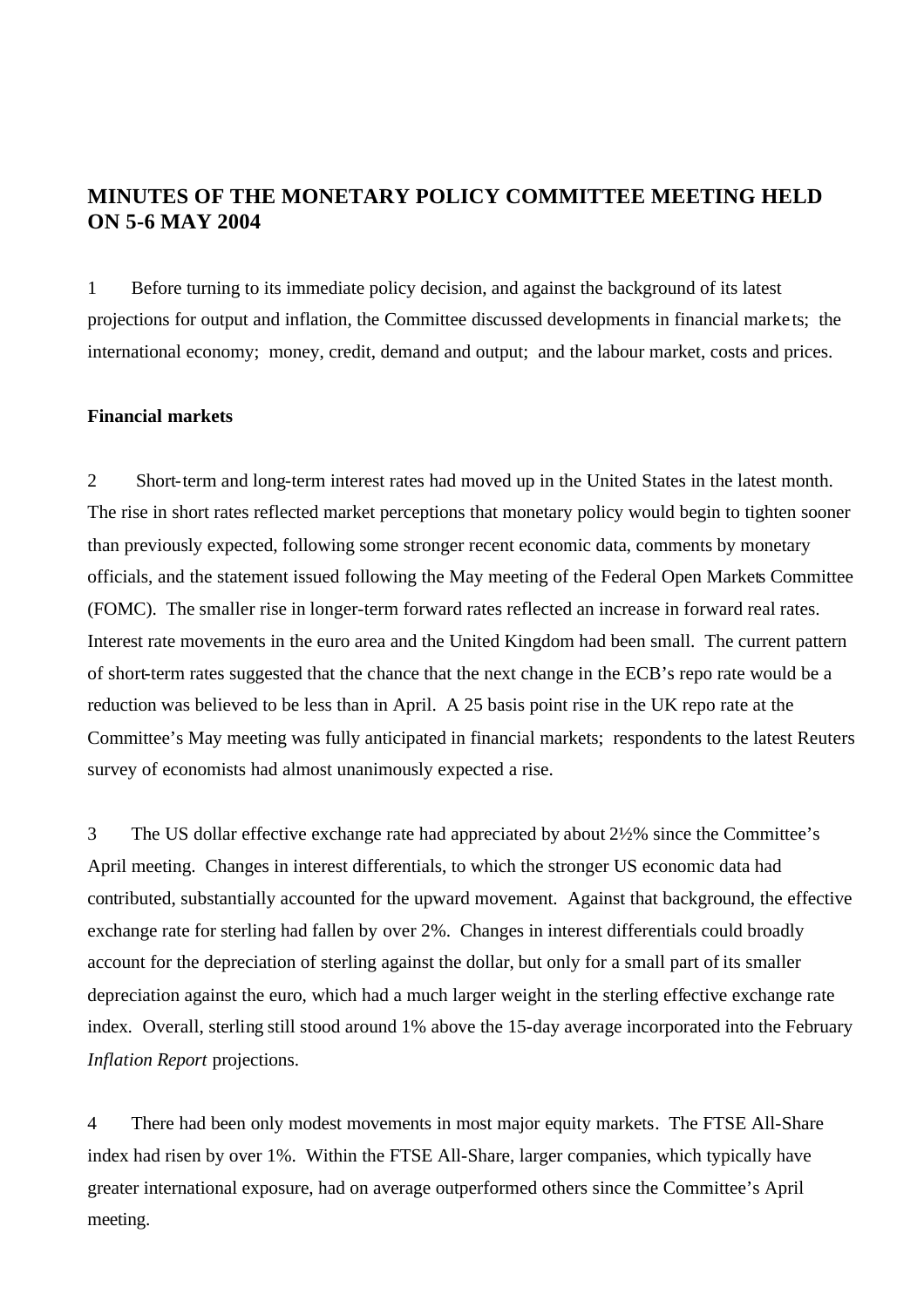## **The international economy**

5 The latest evidence suggested that the recovery in the world economy had continued broadly as envisaged. World output and trade had grown strongly in 2003, and the continuing recovery might be contributing to signs of emerging inflationary pressures. World demand weighted to reflect the pattern of UK exports was, as expected, growing somewhat more slowly than aggregate world demand.

6 In the United States, estimated Q1 GDP growth of 1.0% suggested that the recovery remained on track. An improvement in the labour market was apparently beginning to support consumer confidence, which, together with the tax rebates being implemented this year, should help to underpin consumption. Business surveys for April pointed to continuing robust growth. There had been some significant news about prices. The consumer price index had increased by 0.5% in March to stand 1.7% above its level a year earlier. While part of the rise was attributable to higher energy prices, measures of core inflation excluding food and energy were also rising. Employment costs had increased by 1.1% in Q1, the highest quarterly rise for a year. However, the annual rate of consumer price inflation was still modest and there was probably still some spare capacity in the US economy, with productivity growing strongly and labour participation likely to rise as employment increased. The statement issued by the FOMC after its recent meeting had suggested that the risks to price stability had moved into balance.

7 The picture in the euro area was little changed over the past month. The Q4 GDP second release estimated growth to have been 0.3%, which was a little less than would be consistent with the Committee's February projections, but the latest data for France suggested that the euro-area aggregate might be revised up slightly.

8 The key issue for the Committee was to assess whether the euro-area recovery would continue. The latest data, although mixed, suggested that the downside risks had diminished. Looking first at demand, export growth had been modest in 2003 Q4, and looked likely to be so in 2004 Q1, with the effect of the global recovery offset by the appreciation of the euro during 2003. The more recent euro depreciation and the continuing pickup in global activity should provide a modest stimulus to net trade in 2004 and 2005. Investment growth was positive in Q4, but, within the aggregate, the strong contribution from Germany partly reflected a temporary boost from the imminent cut in subsidies to residential construction investment. The increase of 1% in retail sales in 2004 Q1 suggested a pickup in consumption, which had previously shown little growth since 2003 Q1, and recent and prospective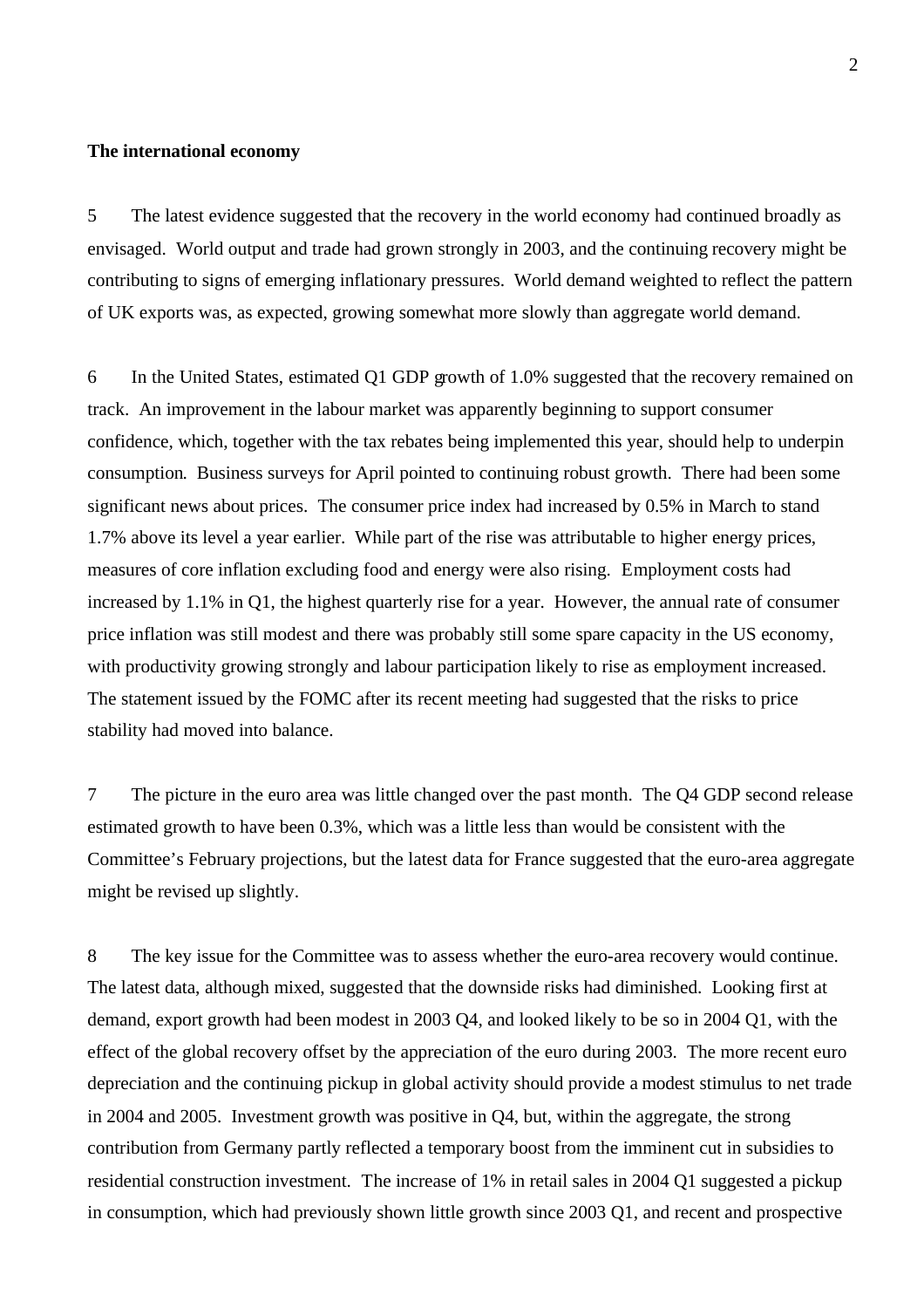tax cuts in several countries might be supportive. Turning to output, indicators of euro-area business activity so far in 2004 had been mixed. The purchasing managers indices for manufacturing and services, taken together, were consistent with a pickup in quarterly growth in Q1. But annual euroarea industrial production growth had fallen slightly in February. German manufacturing foreign orders had also fallen in February, for a second consecutive month, possibly reflecting the influence of the stronger euro. Euro-area business indicators available so far for Q2 on balance suggested continuing positive output growth.

9 The flash estimate of euro-area HICP inflation in April showed an increase to 2%. It was too early to assess the sources of the rise, but it was one of several factors which could have reduced market perceptions of the likelihood of a reduction in euro-area interest rates.

10 The Asian economies in aggregate continued to grow strongly. Chinese GDP had increased by 9.7% in the year to 2004 Q1, but the exceptionally high ratio of investment to GDP suggested that the pace of growth might not be sustainable. Early measures of activity in Japan indicated that growth had eased in Q1, but it had probably been erratically strong in Q4.

11 The price of crude oil had risen further during the month. In dollar terms it was now at its highest levels since 1990, and in the latest month it had risen when measured in terms of other currencies too: the sterling price had risen by some 16% since the Committee's April meeting. Several factors seemed to underlie this rise: the general global upturn in activity; the low level of private inventories in the United States; particularly buoyant demand from China; market speculation that OPEC would raise its target price range; and political events in the Middle East. These factors suggested that the balance of demand for and supply of oil might be shifting, so that the rise in oil prices might persist. Oil futures prices for a year ahead were 15% higher in dollar terms than at the time of the February *Inflation Report*. Other commodity prices had on average risen modestly in sterling terms since the Committee's April meeting. The implications for monetary policy of higher oil and commodity prices depended on whether inflation expectations overall remained well anchored.

## **Money, credit, demand and output**

12 The ONS provisional estimate of GDP growth in Q1, at 0.6%, had been materially weaker than envisaged in the Committee's February projections. Other evidence, such as business surveys and reports from the Bank's regional Agents, was consistent with a higher figure, and the Committee put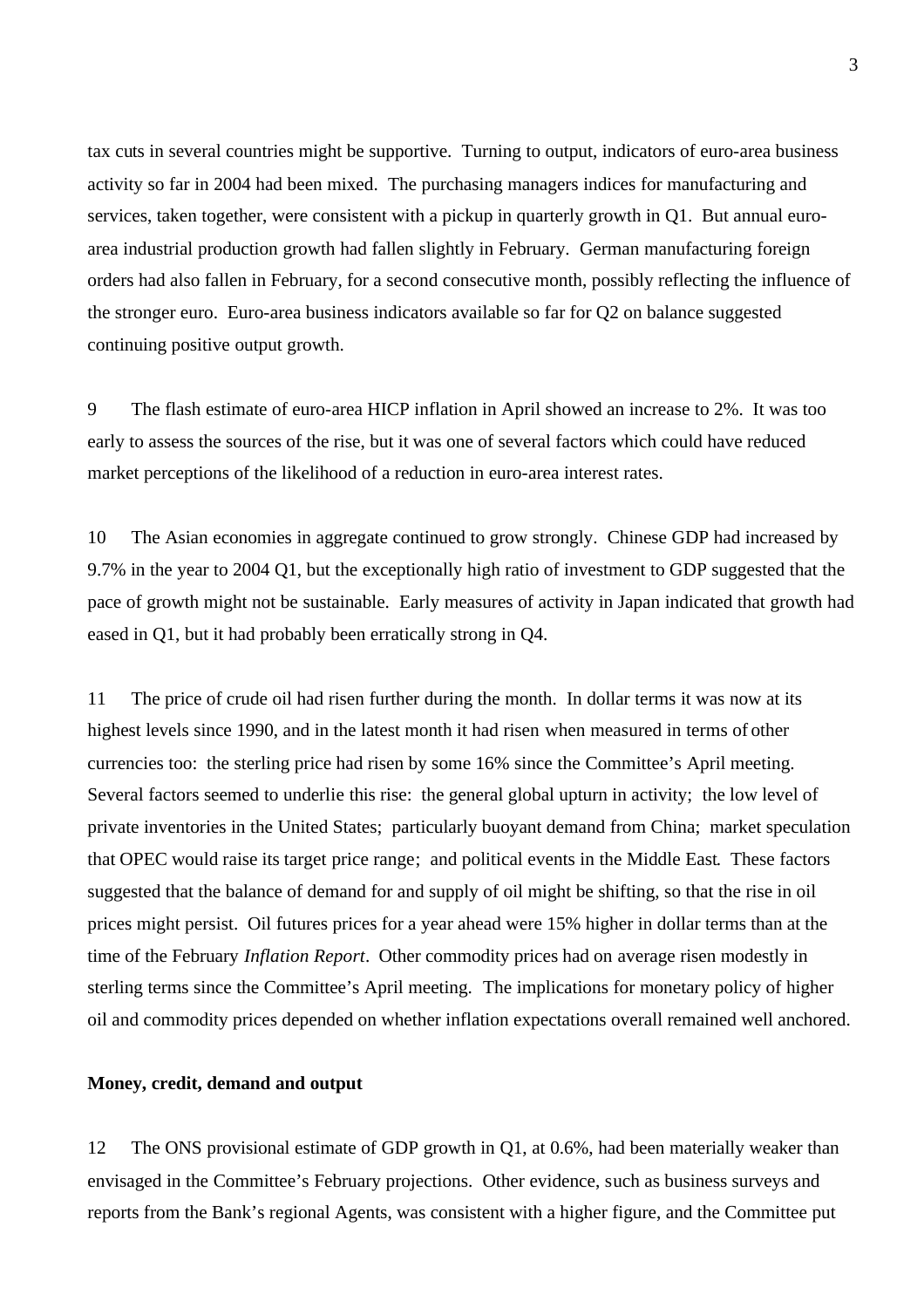some weight on this latter evidence. The available information suggested that underlying demand had remained strong, and a stronger figure for output growth would also be more consistent with the rise in employment.

13 The latest evidence suggested that consumption continued to grow robustly. Retail sales had risen by 0.6% in March, so that growth in the first quarter had been the highest since 2002 Q1, and the CBI Distributive Trades survey for April had also pointed to strength. Among the monetary indicators, household deposits and notes and coin (adjusted for various technical factors) maintained firm growth. The annual growth of total lending to individuals had remained above 14½% in March. The annual growth of unsecured lending had been unchanged overall at just over 12%, but within that credit card lending had increased sharply. It was striking that average lending rates on credit cards, personal loans and overdrafts had all fallen since October, before the first repo rate rise. This suggested strong competitive pressures in these markets, a conclusion which was reinforced by Bank contacts with several major lenders. Mortgage equity withdrawal had been very strong in 2003 Q4, and this looked likely to continue in Q1.

14 Alongside the growth in consumption, the latest indicators from the housing market also suggested strength in both prices and activity. The average of the Nationwide and Halifax indices of house prices had increased by 6% in the three months to April over the previous three months. This rate of house price inflation was significantly higher than had been envisaged at the time of the February *Inflation Report*. Estimated growth rates of secured lending to individuals going back for more than a year had been revised up, and the twelve-month growth rate had increased in March to 15.2%. Housing transactions were at a high level, while loan approvals, and the ratio of housing sales to stocks in the March survey by the Royal Institution of Chartered Surveyors, pointed to continuing buoyant activity.

15 The prospects for house prices were an important component of the Committee's assessment of the momentum behind household consumption. There were three key uncertainties: the extent to which house prices were above a sustainable level relative to earnings; the adjustment path of the house-price-to-earnings ratio back to a sustainable level; and the impact of house prices on consumption.

16 The Committee's central projection reflected a judgment that the sustainable ratio of house prices to earnings was higher than its previous long-run average, but was still probably below the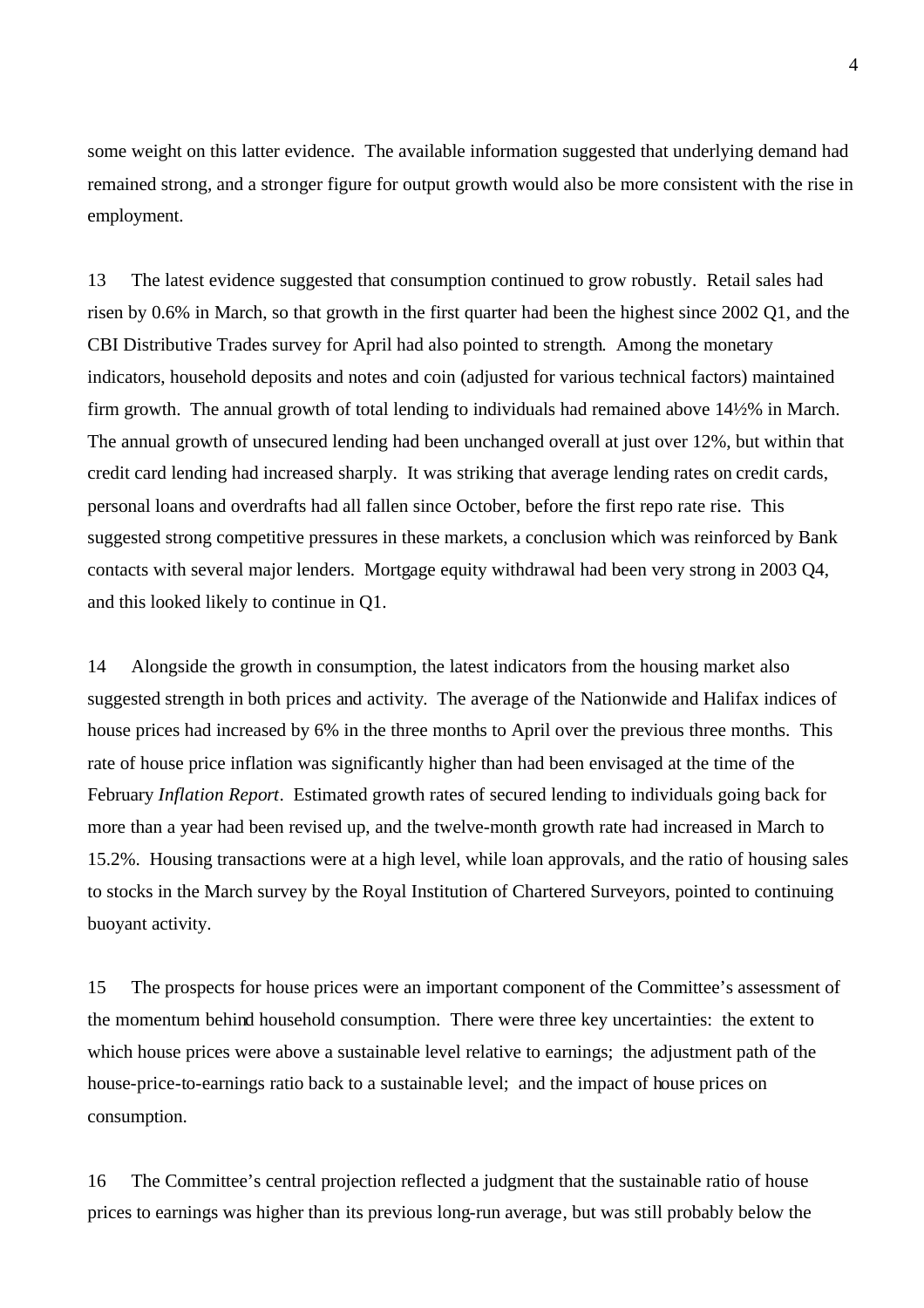current ratio, so that house prices were likely to rise less rapidly than earnings at some stage. But there was considerable uncertainty about this judgment and its implications. The Committee noted, first, that there had been few past instances, either in the United Kingdom or abroad, when house prices had fallen without there having been a prior shock to economic or monetary conditions. The Committee's central projections, on the rising profile for interest rates implied by market expectations, showed steady growth and modest inflation, an outlook which in itself seemed unlikely to bring about a sharp correction in house prices. Second, investment demand for housing, including through the buy-to-let market, had increased rapidly in recent years. That had provided support for the market. It was now possible that either a fall in rental income relative to mortgage servicing costs, or a change in expectations about future house prices, could reduce this investment demand. Third, Bank contacts with the major lenders, although pointing to mixed views about whether the supply of mortgage lending would continue to grow as rapidly as in the recent past, suggested that most borrowers could service their loans at a significantly higher repo rate, provided that unemployment did not rise materially.

17 The Committee noted that the growth in consumption in 2003 had been underpinned by strong growth in personal disposable income, and that the relationship between house prices and consumption did not appear to have been as close recently as during the rise and fall in house prices in the late 1980s and early 1990s. Its central projection incorporated a judgment that this weaker relationship would continue to prevail, both in the near term, as house prices continued to rise rapidly, and later in the forecast period, as housing inflation slowed sharply. Nevertheless the central projection incorporated a slowdown in consumption growth. But there were clearly risks to this view in addition to those concerning the relationship between house prices and consumption. On the one hand, consumption and its determinants had grown more rapidly than the Committee had expected for several years. On the other hand, the increases in house prices that had already occurred entailed a continuing rise in mortgage borrowing. That in turn meant that household income gearing was likely to rise over the next few years towards levels last seen in the early 1990s. That could increase the vulnerability of the household sector, and hence of consumption growth, to changes in interest rates and to any unforeseen slowdown in income growth.

18 Business indicators were consistent with a buoyant outlook for the corporate sector. The latest surveys from the CBI and the British Chambers of Commerce suggested that manufacturing continued to recover; the April surveys for manufacturing and services by the Chartered Institute of Purchasing and Supply (CIPS) indicated high rates of activity growth; and new orders balances pointed to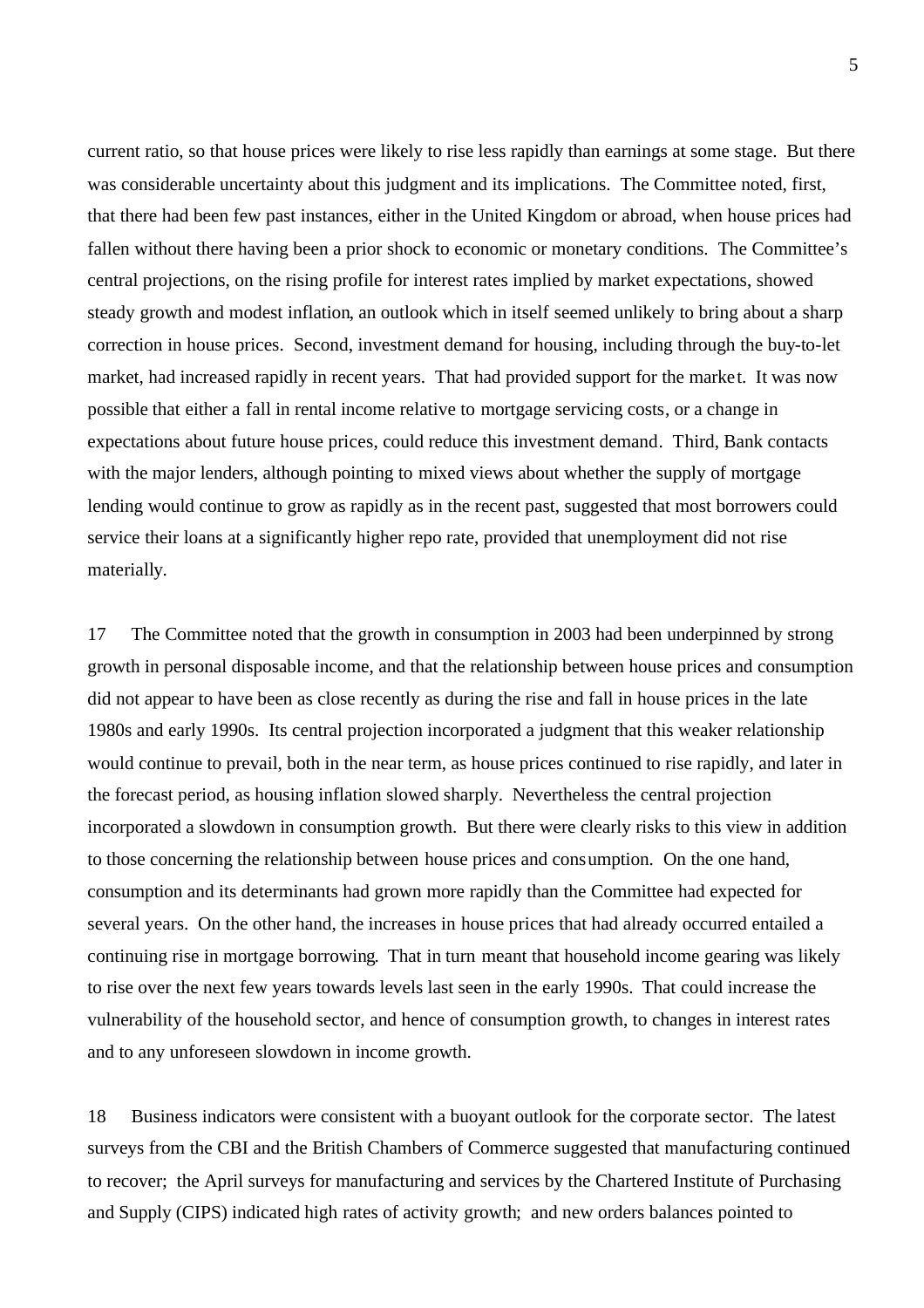prospective further growth in services and manufacturing output.

## **The labour market, costs and prices**

19 Labour market conditions had continued to tighten slowly. Employment had risen by 0.3 percentage points in the three months to February, and unemployment had continued to fall. The CIPS survey of manufacturers had suggested that they were looking to increase employment. There was some anecdotal evidence of increasing skill shortages. Earnings had increased by 1.3% in the three months to February, and although this mainly reflected a particularly strong contribution from bonuses, which was likely to be temporary, regular private sector earnings growth and settlements were edging up. Given the current tightness in the labour market, in order for output to continue to grow at faster than its historical trend rate without creating inflationary pressure, there would need to be a rise in underlying productivity growth, or an increase in labour force participation or inward migration.

20 CPI inflation had fallen to 1.1% in March, and both goods and services price inflation had weakened. It was likely that inflation would rise in the next few months, as utilities prices rose and because of a rising contribution from petrol prices, in turn reflecting both the recent rise in oil prices and, separately, the fact that the corresponding months a year earlier had seen particularly low prices. Recent business surveys and a special survey by the Bank's regional Agents pointed to a pickup in the inflation rate for domestic manufactures, and suggested that increasing cost pressures would be passed on to consumers. However, recent CPI data had been surprisingly weak, which might suggest that the competitive pressures on margins were stronger than the Committee had realised. Moreover, the prices of imported finished manufactures were falling quite rapidly.

## **The May GDP growth and inflation projections**

21 The Committee reached its policy decision in the light of the projections published in the *Inflation Report* on Wednesday 12 May.

22 The Committee's central projection, based on the assumption of the existing official rate of 4.0%, was for GDP to grow at above its trend rate during 2004. Then, as private consumption and public spending growth slowed, GDP growth was expected to ease back. GDP growth was expected to be slightly faster in the near term than in the February projections, largely because of a higher profile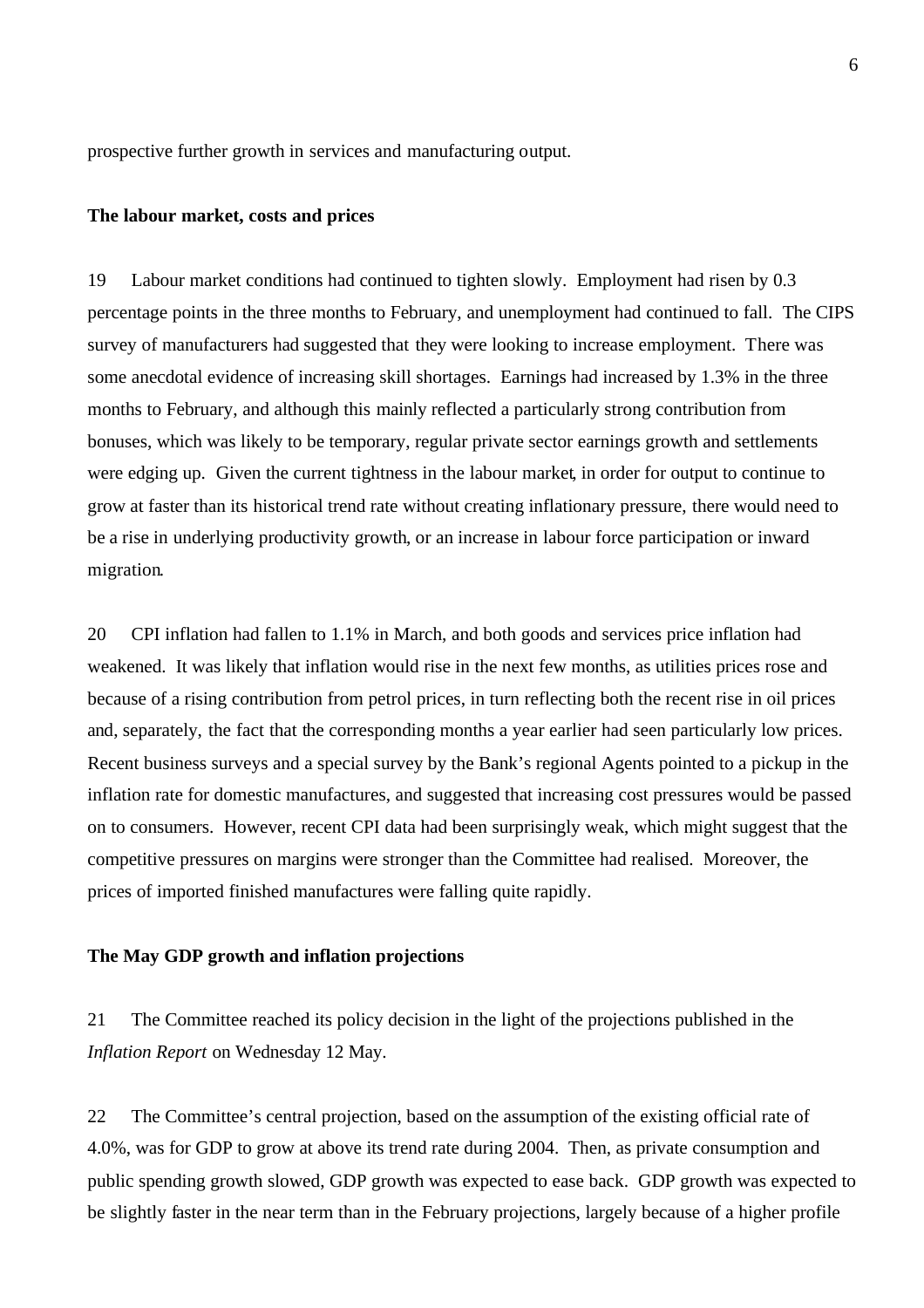for consumption. But GDP growth was projected to be lower further out, reflecting weaker growth of consumption and a judgment that the path of the ONS measure of real government output would be lower than in the February projections. Utility and petrol prices were expected to exert upward pressure on CPI inflation over the next few months. But with output projected to exceed its trend level throughout most of the forecast period, underlying inflation was also likely to start rising, so that CPI inflation would somewhat exceed the 2% target rate by the two-year horizon.

23 The Committee also examined projections for GDP growth and CPI inflation conditioned on an estimate of market expectations for official interest rates. These estimates implied a slightly higher level of interest rates by the end of the projection than in the equivalent projections in February. The profile for GDP growth was marginally lower than in the constant rate projections. The profile for CPI inflation was also lower, but still a little above the 2% target rate at the two-year horizon.

24 The Committee noted various risks surrounding these projections. The main risks related to the outlook for the world economy, the prospects for exchange rates, the prospects for earnings, the degree of demand pressure on potential supply and, in particular, the prospects for house prices and consumption.

25 Overall, the Committee's best collective judgment was that the risks to the central projections for both GDP growth and CPI inflation were broadly balanced. Committee members held slightly different views on the most likely path for inflation and on the balance of risks around them.

## **The immediate policy decision**

26 The balance of news on the month was consistent with a stronger overall picture for output and prospective inflation. Sterling had fallen by over 2%. Indicators from the world economy suggested that the recovery in activity was continuing broadly as previously expected, but consumer price inflation had risen in the United States and the euro area, and oil prices were materially higher. In the United Kingdom, the ONS provisional estimate of Q1 GDP growth had been surprisingly weak, but other evidence was consistent with a higher figure; indicators of consumption suggested continuing strength, and household borrowing growth had increased further; house price inflation had increased and indicators of housing activity were also robust. Business confidence was buoyant, investment intentions remained bright and, over a longer perspective, government spending growth was adding to the pressure of demand on resources. Labour market conditions were tightening, even though it was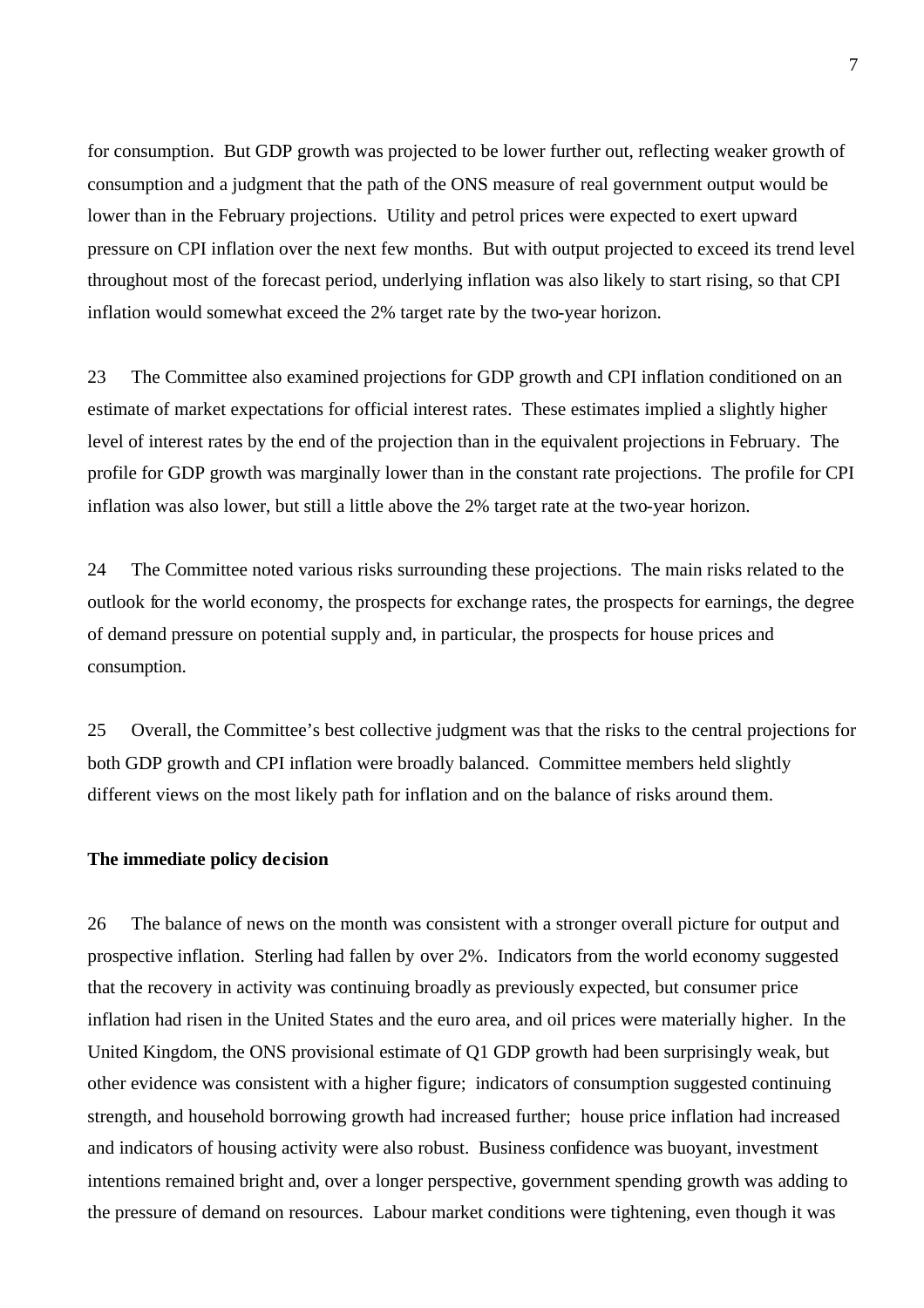not clear how rapidly. Consumer price inflation had fallen, and was well below the target. It was, however, expected to rise in the next few months, though it was difficult to judge the extent of underlying pressure. It was possible that geopolitical risks had increased, but it was not clear whether, if any of those risks materialised, higher or lower inflation would result in the medium term.

27 The Committee agreed that a rise in interest rates was appropriate this month. On the May central projection, and assuming the existing repo rate of 4.0%, inflation two years ahead was projected to be somewhat above the target. On the market rate assumption, which entailed a rising repo rate through the forecast period, inflation would be a little above the target at the forecast horizon. Risks were broadly balanced around the central projection. It was therefore appropriate to raise the repo rate now, withdrawing some of the current monetary stimulus to demand.

28 In presenting a decision to raise the repo rate, it would be important for the Committee to make clear that this did not imply that it was targeting house price inflation, or any other asset price. The significance of the unexpected acceleration in house prices was that it supported a stronger short-term outlook for consumption and output growth, and hence a steeper projected rise in inflation. It also increased the uncertainties relating to these projections.

29 Arguments for a rise of 50 basis points were discussed. First, the forecast suggested that interest rates might need to rise more rapidly at some point than currently expected by the market. A 50 basis point rise could therefore be warranted by the Committee's central projection. Moreover, there were upside risks to this projection; for example, it was not certain that domestic demand would ease as markedly as projected. Second, if interest rates increased broadly in line with market expectations, inflation would be rising towards and then above target in the second year of the forecast period. A more gradual rise in inflation towards target, requiring a somewhat more rapid increase in interest rates than the market currently expected, would run less risk that above-trend output would lead to accelerating inflation further ahead. Third, the surprise entailed by a 50 basis point increase might help to moderate the continuing rapid rate of increase in consumer indebtedness by affecting the behaviour of both borrowers and lenders, although even a 50 basis point rise would not by itself dampen consumer borrowing to any marked degree.

30 There were also a number of arguments for implementing a smaller rise, of 25 basis points. First, current inflation was below the target and was projected to remain so for most of the next two years, and there were considerable downside as well as upside risks to this outlook. So even if it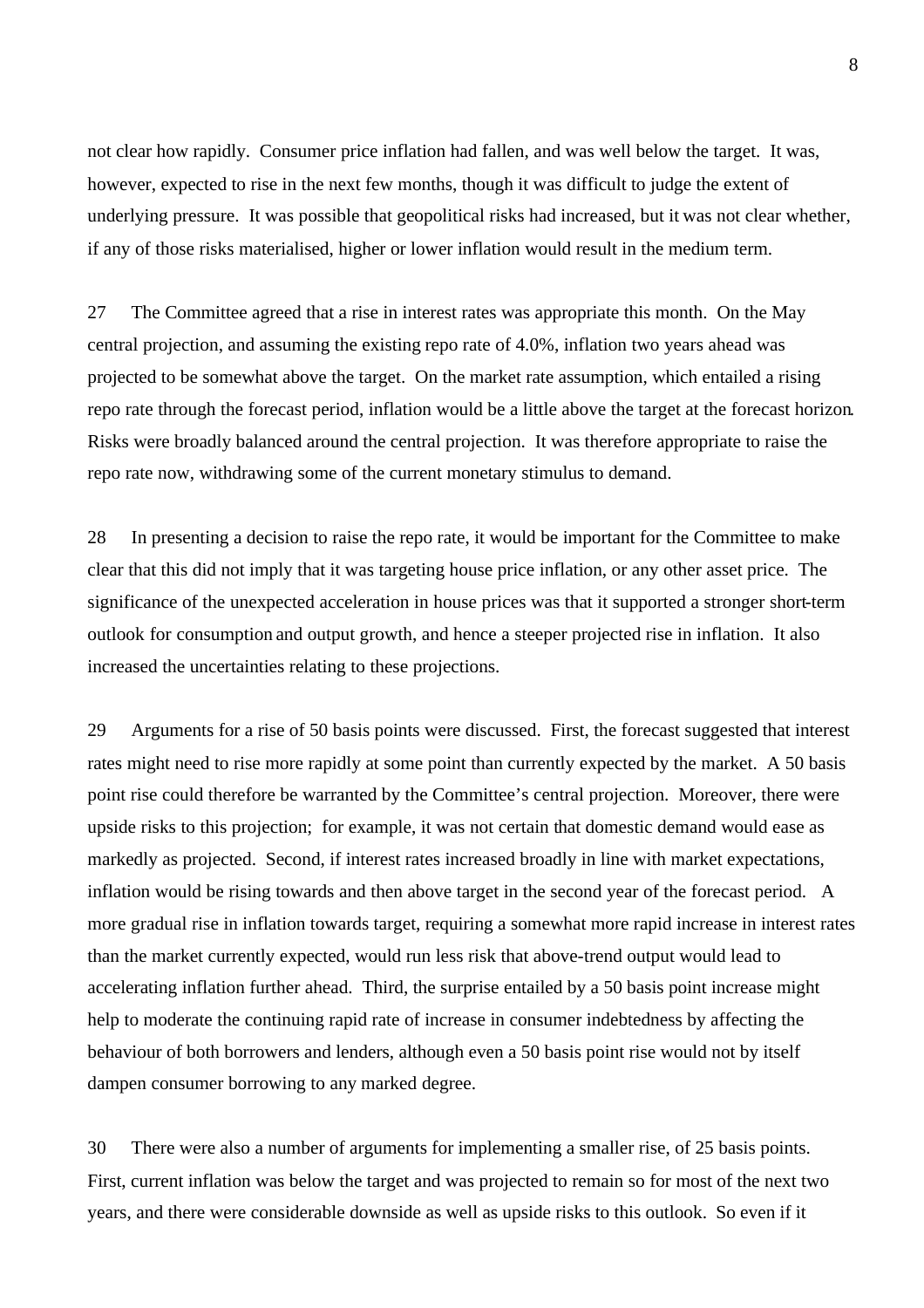proved necessary for interest rates to rise a little more rapidly at some point than the market currently expected, there was, therefore, time to assess and explain further month-to-month economic developments before implementing a further increase if needed in the light of subsequent news. Second, although the argument for caution in raising the repo rate, given the uncertainty about the effect of interest rate increases on the economy, was now less persuasive than at the turning point in the repo rate last November, it should still be given some weight when contemplating a larger-thanexpected repo rate change. Finally, there was a risk that a larger-than-expected rise now could be mistaken for a change in the Committee's reaction function, rather than as a response to the change in outlook given the news in recent months.

31 All members, taking these arguments together, judged that the arguments for a 25 basis point rise were decisive.

32 The Governor invited members to vote on the proposition that the repo rate should be increased by 25 basis points to 4.25%. The Committee voted unanimously in favour of the proposition.

33 The following members of the Committee were present:

Mervyn King, Governor Rachel Lomax, Deputy Governor responsible for monetary policy Andrew Large, Deputy Governor responsible for financial stability Kate Barker Charles Bean Marian Bell Richard Lambert Stephen Nickell Paul Tucker

Jon Cunliffe was present as the Treasury representative.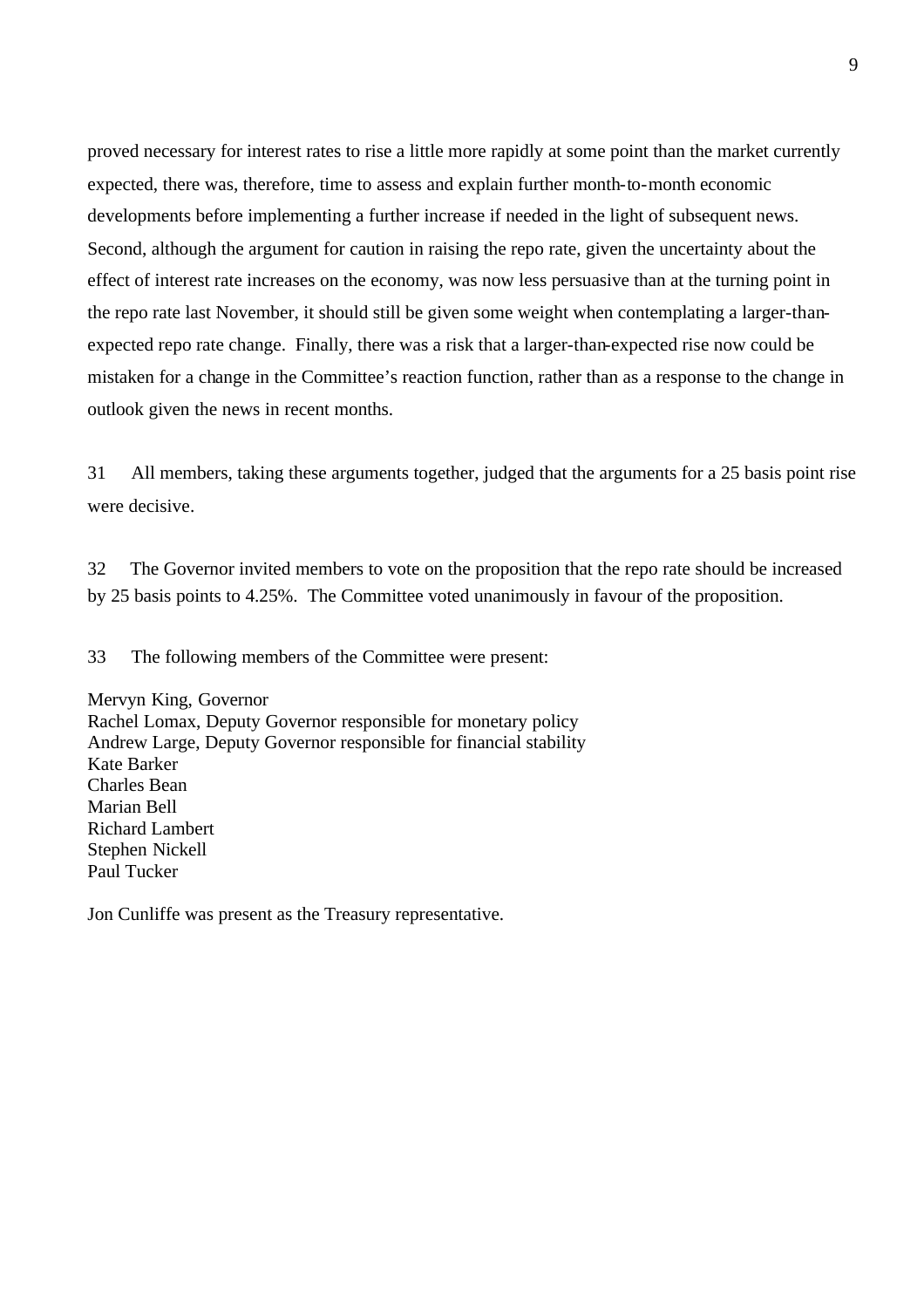# **ANNEX: SUMMARY OF DATA PRESENTED BY BANK STAFF**

A1 This Annex summarises the analysis presented by Bank staff to the Monetary Policy Committee on 30 April 2004, in advance of its meeting on 5-6 May. At the start of the Committee meeting itself, members were made aware of the information that had subsequently become available, and that information is included in this Annex.

## **I Financial markets**

A2 Between the previous Committee meeting and 5 May, UK short-term interest rates had changed little. Market expectations of official UK rates implied by overnight indexed swap rates had been that UK official rates would be increased by 25 basis points at the May meeting. Out of 46 economists polled by Reuters, 45 had expected a 25 basis point rise in May. US short-term interest rates had increased following some stronger-than-expected US data. The expected timing of an increase in official interest rates in the United States, as implied by overnight indexed swap rates, had been brought forward. Euro-area short-terminterest rates had risen since the previous Committee meeting.

A3 Beyond very short maturities, UK nominal forward rates had risen slightly since the April Committee meeting. US nominal forward rates had risen at all maturities, whereas euro-area rates had risen at short and long maturities, but had fallen at medium-term maturities.

A4 The sterling effective exchange rate index (ERI) had fallen by 2.4% to 103.7 since the previous Committee meeting. Sterling had depreciated by 2.9% against the dollar and by 2.5% against the euro, but had appreciated by 0.4% against the yen. Changes in relative interest rates had been able to account for part of the movement in the dollar/sterling exchange rate and, to a lesser extent, of the euro/sterling exchange rate. The Consensus Economics survey published in April had pointed towards a modest depreciation of the sterling ERI over the next two years. Option-based implied volatility measures had suggested that there had not been much change in forward-looking uncertainty about the sterling/dollar and the sterling/euro exchange rates. In addition, option-based risk reversals had indicated that the distribution of risks for bilateral exchange rates between sterling and other major currencies had remained broadly symmetric.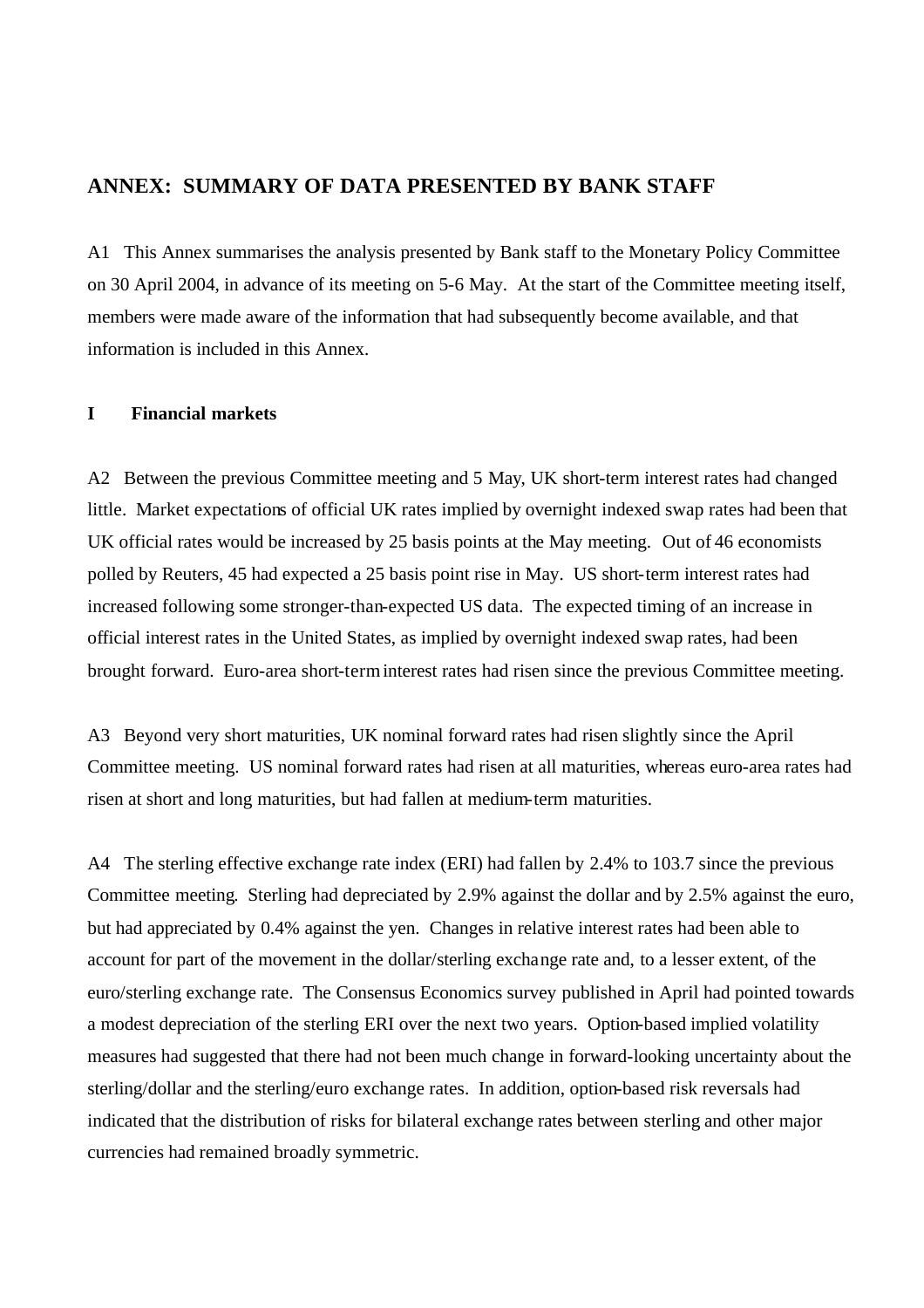A5 Between 7 April and 5 May, the FTSE All-Share index had risen by 1.6% in local currency terms, while the other major international indices had fallen – the S&P 500, Topix and the Dow Jones Euro Stoxx had fallen by 1.7%, 1.5% and 0.7% respectively. Within the FTSE All-Share, the FTSE 100 had risen by 2.3%, while the FTSE Small Cap and the FTSE 250 had both fallen by 1.6%. The rises in the FTSE All-Share had been concentrated in the consumer goods, general industrials and non-cyclical services sectors. Uncertainty about the future level of the FTSE 100, as measured by three and twelve-month futures implied volatilities, had fallen back from its peak in late March. Sterling and euro-denominated investment-grade option-adjusted spreads had narrowed slightly, while dollardenominated spreads had been unchanged.

# **II The international environment**

A6 According to the advance estimate, US GDP had risen by 1.0% in 2004 Q1, following a similar rise in 2003 Q4. Compared with a year earlier, GDP had risen by 4.9%. Consumption had risen by 0.9% on a quarter earlier in 2004 Q1. Investment had increased by 1.3% on the quarter, reflecting rises of 1.7% in business investment and 0.5% in residential investment. Government spending had risen by 0.5% on the quarter. Stockbuilding had contributed +0.1 percentage points to quarterly GDP growth and net trade had made a zero percentage point contribution.

A7 Among the monthly indicators, industrial production had fallen 0.2% on the month in March, after rising by 0.8% in February. Retail sales had risen by 1.8% in March, following an upwardly revised rise of 1.0% in February. The University of Michigan measure of consumer confidence had fallen to 94.2 in April (revised up from 93.2 in the preliminary release), from 95.8 in March. But the Conference Board measure had risen to 92.9 in April, from 88.5 in March. The Institute for Supply Management (ISM) purchasing managers' index for manufacturing had fallen slightly to 62.4 in April, from 62.5 in March. The non-manufacturing survey had risen to 68.4 in April, from 65.8 in March, reaching the highest level since the series began in July 1997.

A8 US producer prices for finished goods had increased by 1.4% in the year to March, less than the 2.1% rise in the year to February. The US headline consumer price index had risen by 1.7% in the year to March, the same as in the year to February. The core CPI, which excludes food and energy, had increased by 1.6% in the year to March, up from 1.2% in the year to February. The core measure of the personal consumption expenditures deflator had risen by 1.3% on a year earlier in 2004 Q1, up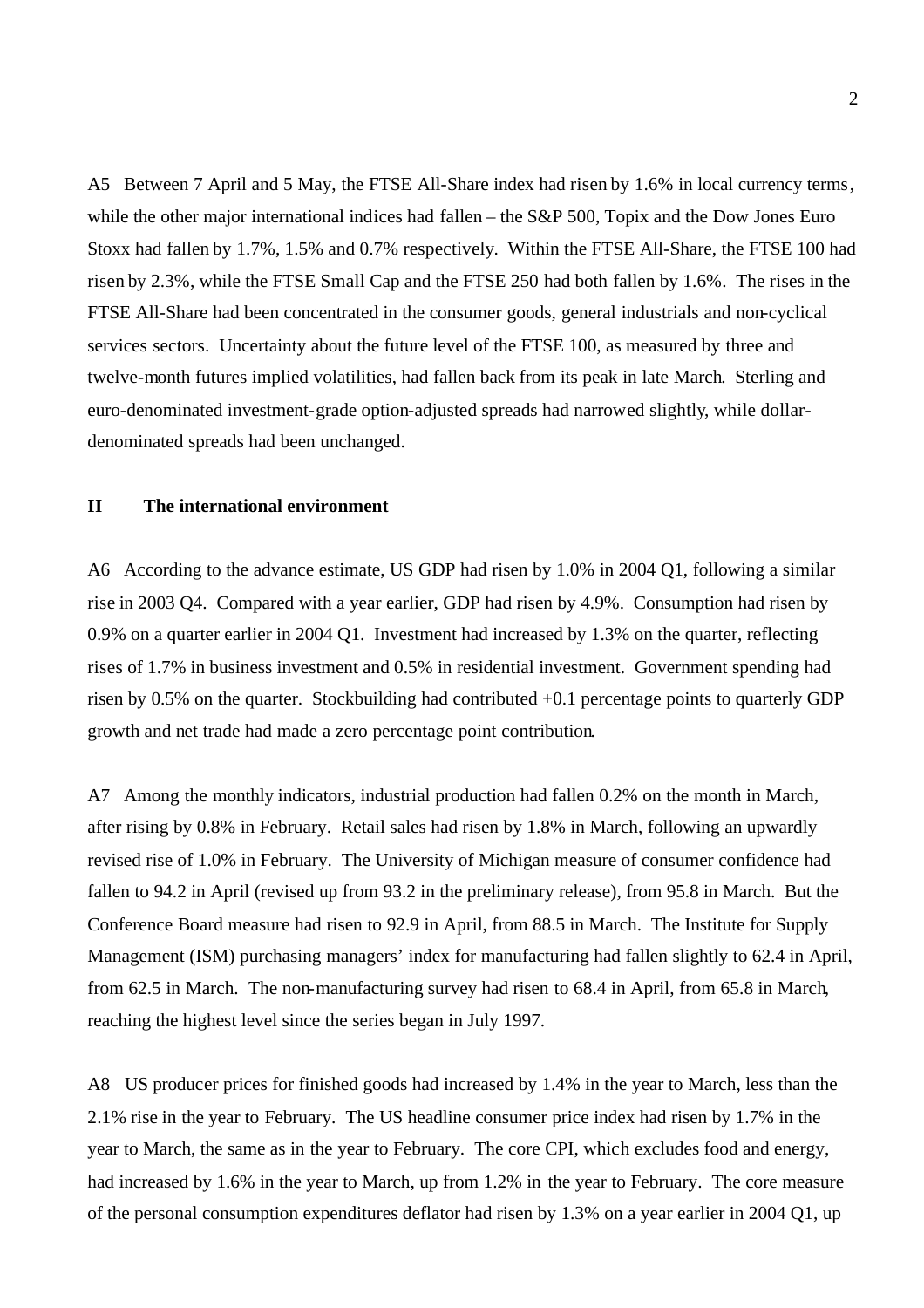from 1.0% in 2003 Q4. Employment costs had risen by 1.1% over the quarter in 2004 Q1, compared with 0.8% in 2003 Q4.

A9 In the euro area, estimated GDP growth in 2003 Q4 had been unrevised at 0.3% according to the second release. As a result of small revisions to private and government consumption, the estimated contribution of final domestic demand to GDP growth had been reduced by 0.1 percentage points compared with the first release, to 0.2 percentage points. The contribution from stockbuilding had been revised down to 0.5 percentage points, from 0.6 percentage points, and the contribution from net trade had been revised up, to –0.5 percentage points from –0.7 percentage points in the first release. There had also been upward revisions to estimated French quarterly GDP growth, to 0.7% from 0.4% in 2003 Q3, and to 0.7% from 0.5% in Q4.

A10 Industrial production in the euro area had risen by 0.1% in February, after falling by 0.3% in January. Retail sales had fallen by 0.2% in March, following a 1.1% fall in February, but retail sales had grown by 1.0% in 2004 Q1. The euro-area purchasing managers' index (PMI) for manufacturing had risen to 54.0 in April, from 53.3 in March. The PMI measure of business activity for the euro-area service sector had risen slightly, to 54.5 in April from 54.4 in March. The European Commission's industrial confidence indicator for the euro area had risen to –5.0 in April, from –7.0 in March. The European Commission's consumer confidence indicator for the euro area had been –14.0 in April for the third month running. The German IFO index had risen to 96.3 in April, from 95.4 in March, and the French INSEE business confidence survey had been unchanged in April, at 104.0. The German unemployment rate had increased by 0.1 percentage points in April, to 10.5% .

A11 Twelve-month HICP inflation in the euro area had risen to 1.7% in March, from 1.6% in February. Annual core inflation, which excludes energy, food, alcohol and tobacco, had been unchanged at 1.8% in March. The Eurostat flash estimate for euro-area HICP inflation had indicated a rate of 2.0% in the year to April. Annual producer price inflation (excluding construction) in the euro area had risen to 0.4% in March, from 0.0% in February.

A12 In Japan, industrial production had increased by 0.1% in March, after falling by 3.8% in February. Export volumes had risen by 14.2% in March, after increasing by 12.0% in February; Import volume growth had also picked up, to 17.6% from 3.1%. The all-activity index had fallen by 3.6% in February, after rising by 2.2% in January.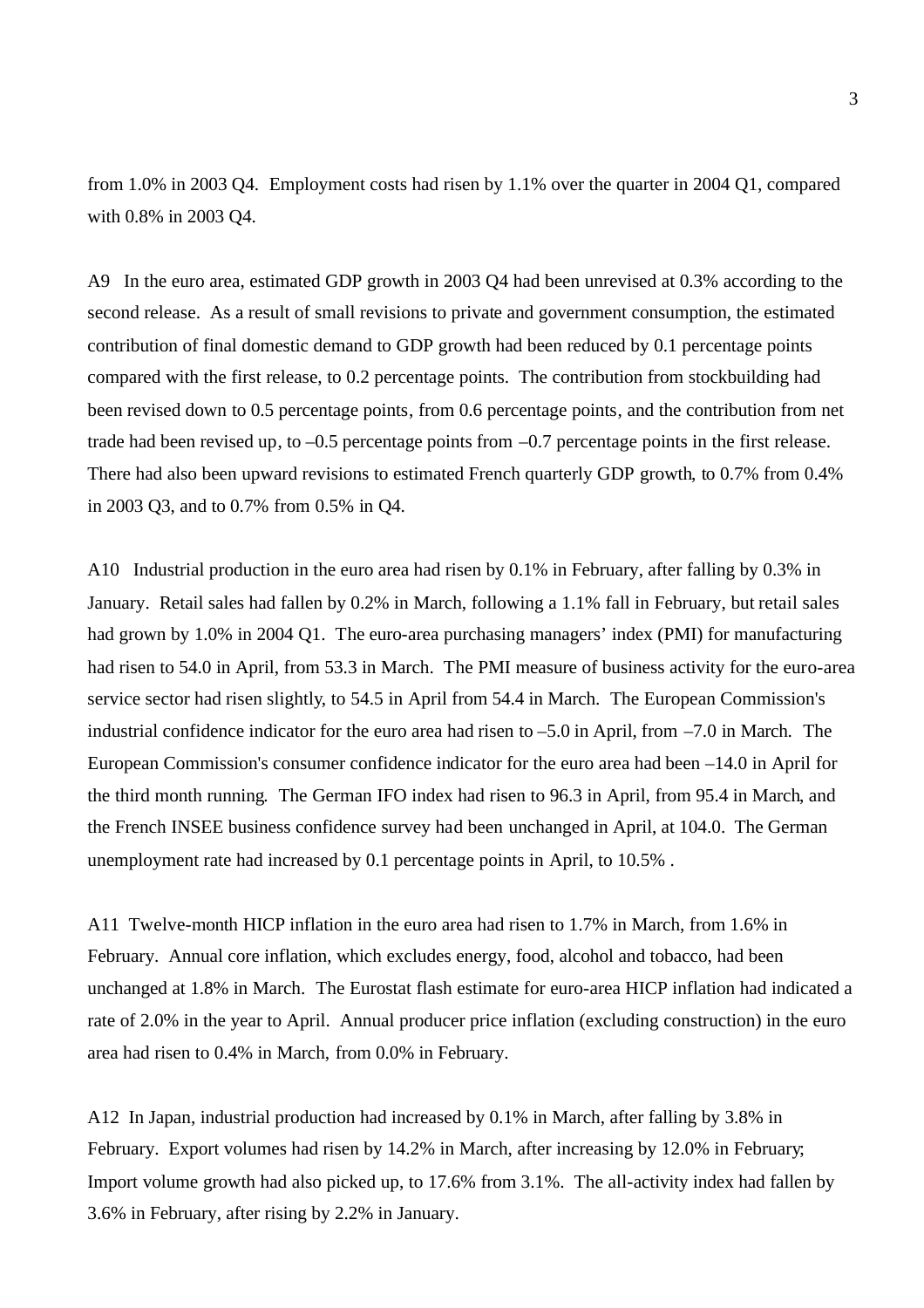A13 In the year to 2004 Q1, GDP in China had grown by 9.7%, following growth of 9.9% in the year to 2003 Q4. According to the output measure, primary industry had grown by 4.5%, while secondary industry had grown by 11.6%. Growth in the tertiary sector had been 7.7%.

A14 Since the Committee's previous meeting, the spot price of Brent crude oil had risen by \$4.21 per barrel, and *The Economist* dollar non-oil commodity price index had fallen by 1.7%. The indices for metals and foods had fallen by 4.4% and 1.8% respectively, while the index for non-food agriculturals had risen by 2.3%.

## **III Money and credit**

A15 The annual growth rate of notes and coin (adjusted for special factors) had fallen slightly, to 6.9% in April from 7.0% in March. Annual M4 growth had fallen to 7.7% in March, from 8.0% in February. The annual growth rate of M4 lending (excluding the effects of securitisations) had risen by 0.1 percentage points, to 12.2% in March. Excluding other financial corporations (OFCs), annual M4 growth had risen to 8.4% in March, compared with 8.2% in February, and annual M4 lending growth (excluding the effects of securitisations) had fallen to 12.2% in March, from 12.7% in February.

A16 The annual growth rate of households' M4 had risen to 8.2% in March, from 8.0% in February. The annual growth rate of households' M4 borrowing (excluding the effects of securitisations) had increased by 0.1 percentage points, to 14.1% in March. Within total net lending to individuals – lending by a broader set of institutions than just banks and building societies – the estimates of secured lending growth had been revised up for all months since July 2002 because of a widening of the sample of non-bank lenders. According to the revised figures, the annual growth rate of secured lending had risen slightly, to 15.2% in March compared with 15.1% in February. The annual growth rate of unsecured lending had fallen by 0.1 percentage points, to 12.2% in March. Annual growth in credit card borrowing had risen sharply, to 17.2% in March from 16.6% in February, while annual growth in other unsecured lending had fallen, to 10.1% from 10.5%.

A17 In March, the average two-year fixed rate on secured debt had risen by 1 basis point to 4.90%, the average standard variable rate (SVR) had risen by 22 basis points to 5.81%, and the effective mortgage rate had risen by 12 basis points to 4.90%. The average quoted rate on credit card borrowing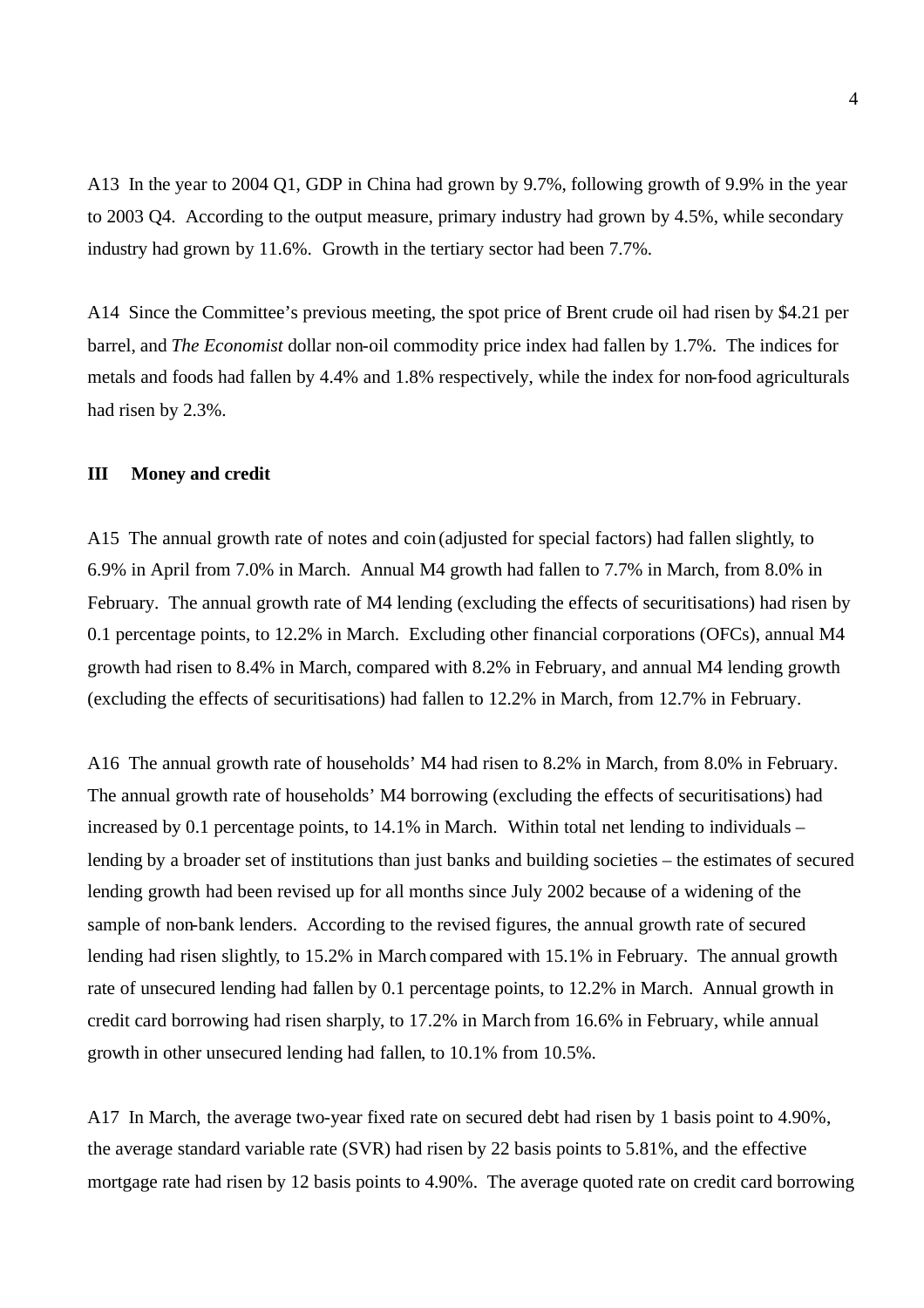had fallen by 16 basis points to 14.8% in March, while the average quoted rate on overdrafts was little changed.

A18 Owing to a widening of the sample of non-bank lenders, the estimated number of loan approvals for house purchase had been revised up for all months since July 2002. According to the revised figures, the number of loan approvals for house purchase had been 127,000 in March, the same as in February. Housing transactions completions, as measured by land transaction returns, had risen by 22.7% in the three months to March compared with the same period a year earlier. According to the monthly survey of the Royal Institution of Chartered Surveyors, the number of unsold properties per surveyor had fallen to 57 in March, from 58 in February, while the number of properties sold per surveyor had remained unchanged at 32 in the three months to March.

A19 The annual growth rate of M4 deposits by private non-financial corporations (PNFCs) had declined very slightly to 9.0% in March, from 9.1% in February. The annual growth rate of M4 lending to PNFCs (excluding the effects of securitisations) had fallen to 6.6% in March, compared with 8.9% in February. PNFCs had raised £4.9 billion in external finance in March, compared with a monthly average of £3.7 billion in 2004 Q1, little changed from 2003 Q4. The strength in March had primarily reflected bond and equity issuance, while there had been net repayment of bank debt. The industrial breakdown of bank lending had shown a positive net flow to manufacturers in Q1.

## **IV Demand and output**

A20 The ONS preliminary estimate for GDP growth at market prices had been 0.6% in 2004 Q1, following 0.9% growth in 2003 Q4. Annual GDP growth at market prices had picked up, to 3.0% in 2004 Q1 from 2.7% in 2003 Q4. Gross value added at basic prices had also been estimated to have risen, by 0.6% in Q1.

A21 The preliminary estimate for quarterly service sector output growth in 2004 Q1 had been 0.8%, down from 1.0% in 2003 Q4. But the ONS had cautioned that the services data were potentially more subject to revision than usual, because of an unusually low survey response in March. The preliminary estimate for production sector output growth had been –0.5% in 2004 Q1, down from –0.1% in 2003 Q4.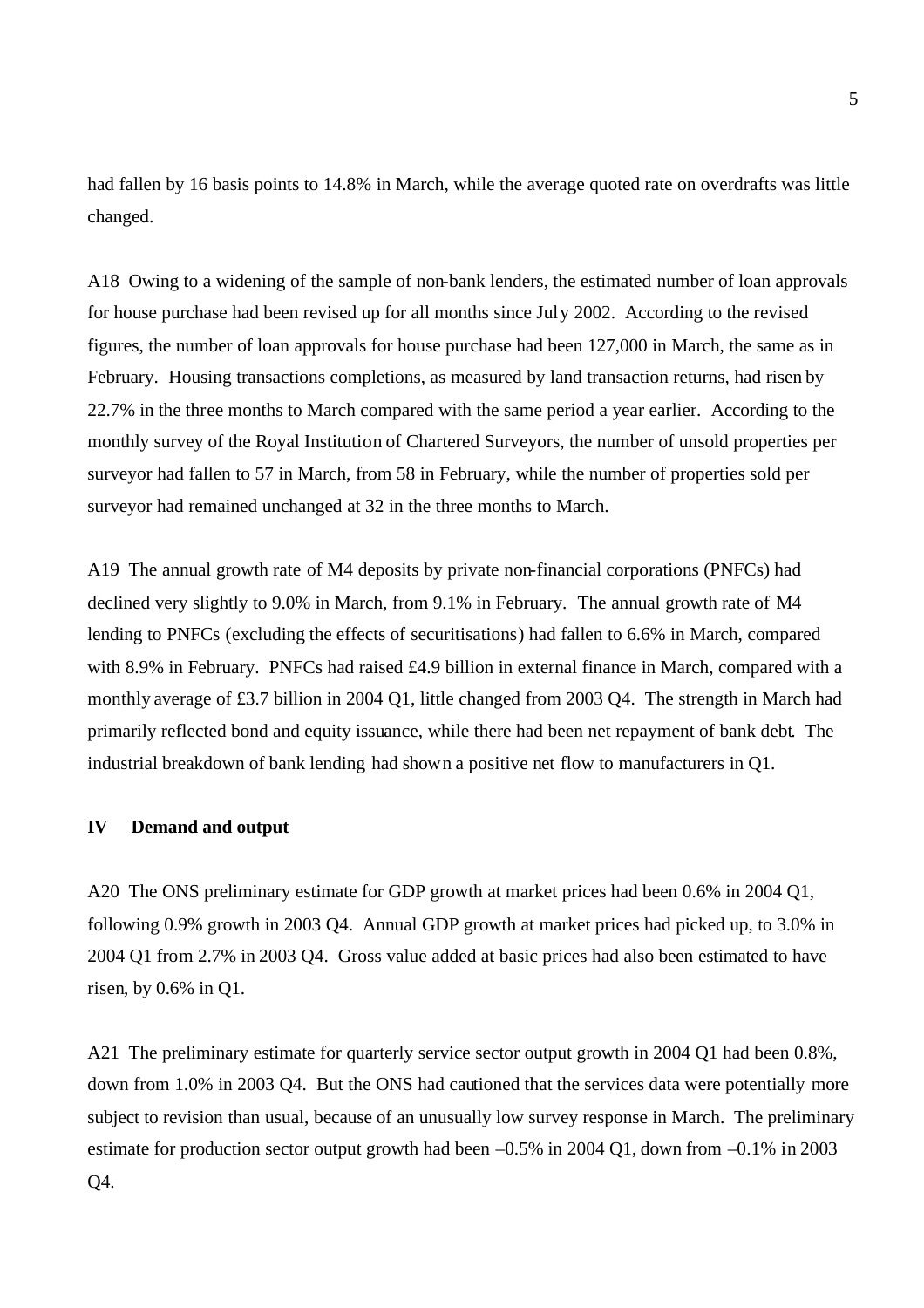A22 Retail sales volumes had been estimated to have risen by 0.6% in March, marking the tenth consecutive month of non-negative growth, the longest such run since the series began in 1986. Retail sales growth had picked up, to 1.9% in 2004 Q1 from 1.7% in 2003 Q4. The GfK consumer confidence balance had risen by 1 point, to –2 in April.

A23 The Nationwide house price index had risen by 2.1% in April, while the Halifax house price index had risen by 1.8%. The three-month on three-month growth rates had also risen, to 5.8% and 6.1% respectively. Annual house price inflation, as measured by the ODPM house price index, had been estimated at 9.8% in February, up slightly from 9.7% in January. Data from both Nationwide and Halifax had suggested that in Q1 house price inflation had risen particularly sharply in northern England.

A24 Recent surveys had suggested that business confidence in the service and manufacturing sectors had remained high in 2004 Q1. For the service sector, the British Chambers of Commerce (BCC) survey balance of business confidence regarding profitability had been broadly unchanged, at +48 in Q1, and the Chartered Institute of Purchasing and Supply (CIPS) services survey of business expectations had also been broadly unchanged, at 77.6 in April.

A25 For the manufacturing sector, the BCC survey balance of business confidence regarding profitability had been broadly unchanged, at +38 in 2004 Q1. The CBI *Quarterly Industrial Trends* survey's business optimism balance had fallen back slightly, to  $+12$  in Q1, from  $+17$  in Q4.

A26 Surveys of investment intentions had remained at or above their historical averages. The BCC balances on investment intentions in plant and machinery for the service and manufacturing sectors had been +18 and +10 respectively in Q1. The CBI investment intentions balance for the manufacturing sector had fallen back, to –1 in 2004 Q1 from +6 in 2003 Q4.

A27 The CIPS services business activity index had risen slightly to 59.0 in April, from 58.7 in March; the incoming new business index had been broadly unchanged at 60.5. The BCC services domestic orders balance had been little changed, at +24 in Q1.

A28 The CIPS manufacturing output index had risen to 57.2 in April, from 56.4 in March; the new orders balance had risen to 55.9, from 55.2. The BCC manufacturing domestic orders balance had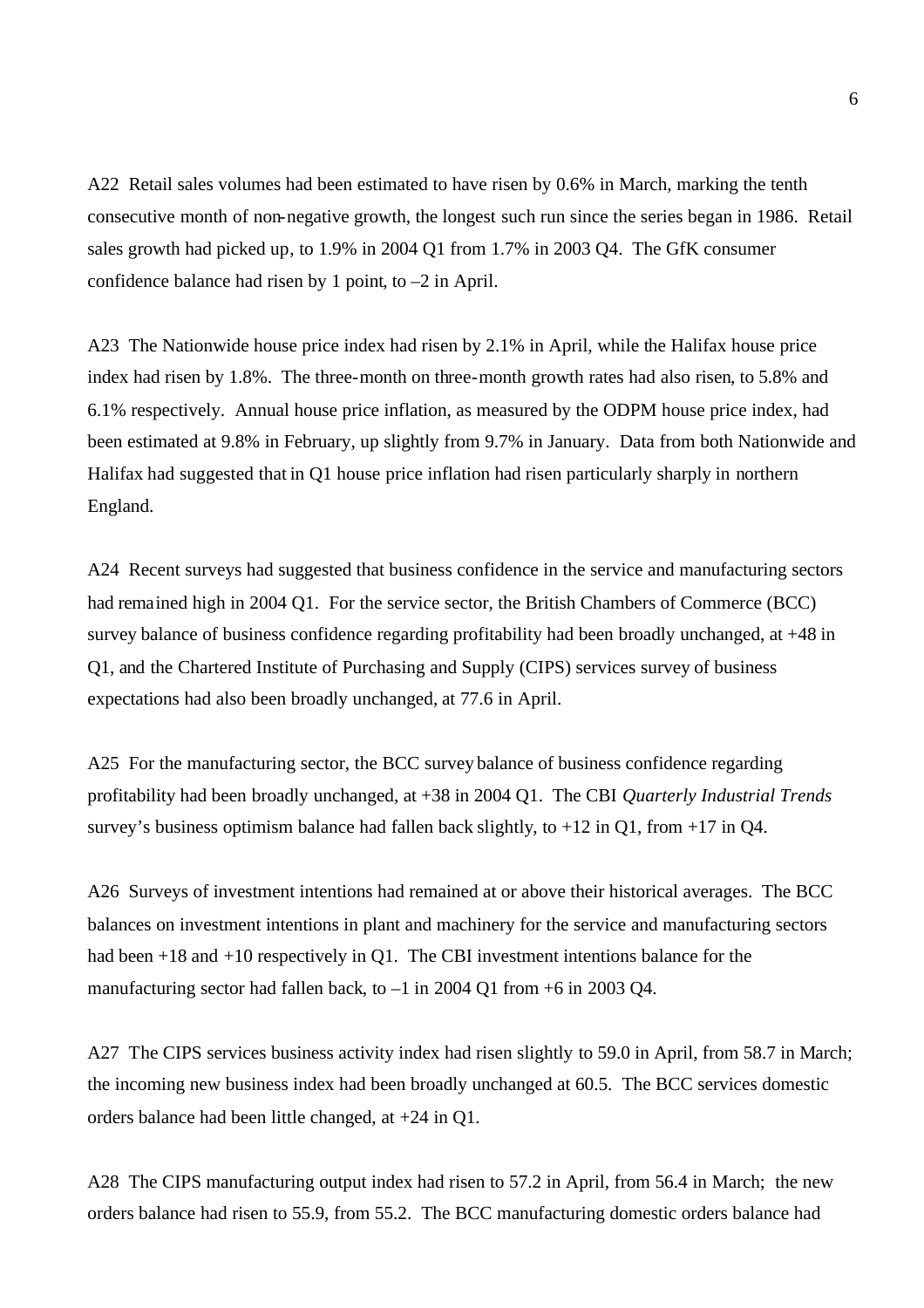picked up to  $+17$  in 2004 Q1, from  $+8$  in 2003 Q4. The CBI total new orders balance had risen to  $+18$ in 2004 Q1, from +13 in 2003 Q4.

# **V The labour market**

A29 According to the Labour Force Survey (LFS), employment had increased by 183,000 in the three months to February, compared with the previous three months. Almost all of this increase had been accounted for by employees. The 16+ employment rate had increased by 0.3 percentage points, both on the quarter and on the year, to 60.1%. Following revisions to the series, Workforce Jobs were estimated to have increased by 114,000 in the three months to December, including an increase of 54,000 in the distribution, hotels and restaurants sector, and an increase of 44,000 in the public sector.

A30 Total hours worked had increased by 0.7% in the three months to February, and by 0.6% on the same three months a year earlier. Average hours worked in the three months to February had been little changed on the previous three months, but had fallen by 0.6% on the same three months a year earlier.

A31 In the three months to February, LFS unemployment had fallen by 33,000, and had been 76,000 lower than for the same three months a year earlier; the unemployment rate had fallen to 4.8%, 0.1 percentage points lower on the previous three months and 0.3 percentage points below its rate in the same three months a year earlier. At 2.9%, the claimant count unemployment rate had been unchanged in March. The 16+ inactivity rate had fallen 0.2 percentage points in the three months to February, and by 0.1 percentage points on the same three months a year earlier, to 36.8%.

A32 Overall annual whole-economy earnings growth had been 4.9% in the three months to February, 0.2 percentage points higher than in the three months to January. Private sector pay growth had increased by 0.3 percentage points to 5.1%, within which private sector services had also increased by 0.3 percentage points, to 5.5%. Whole-economy earnings growth in the year to February fell sharply, down 3.3 percentage points to 4.0%, consistent with the large decline in the contribution of bonuses between January and February. Annual earnings growth excluding bonuses had been 3.8% in the three months to February, up 0.2 percentage points on the three months to January. The comparable public sector growth rate had been flat at 4.2%, while the private sector growth rate had increased 0.2 percentage points to 3.7%.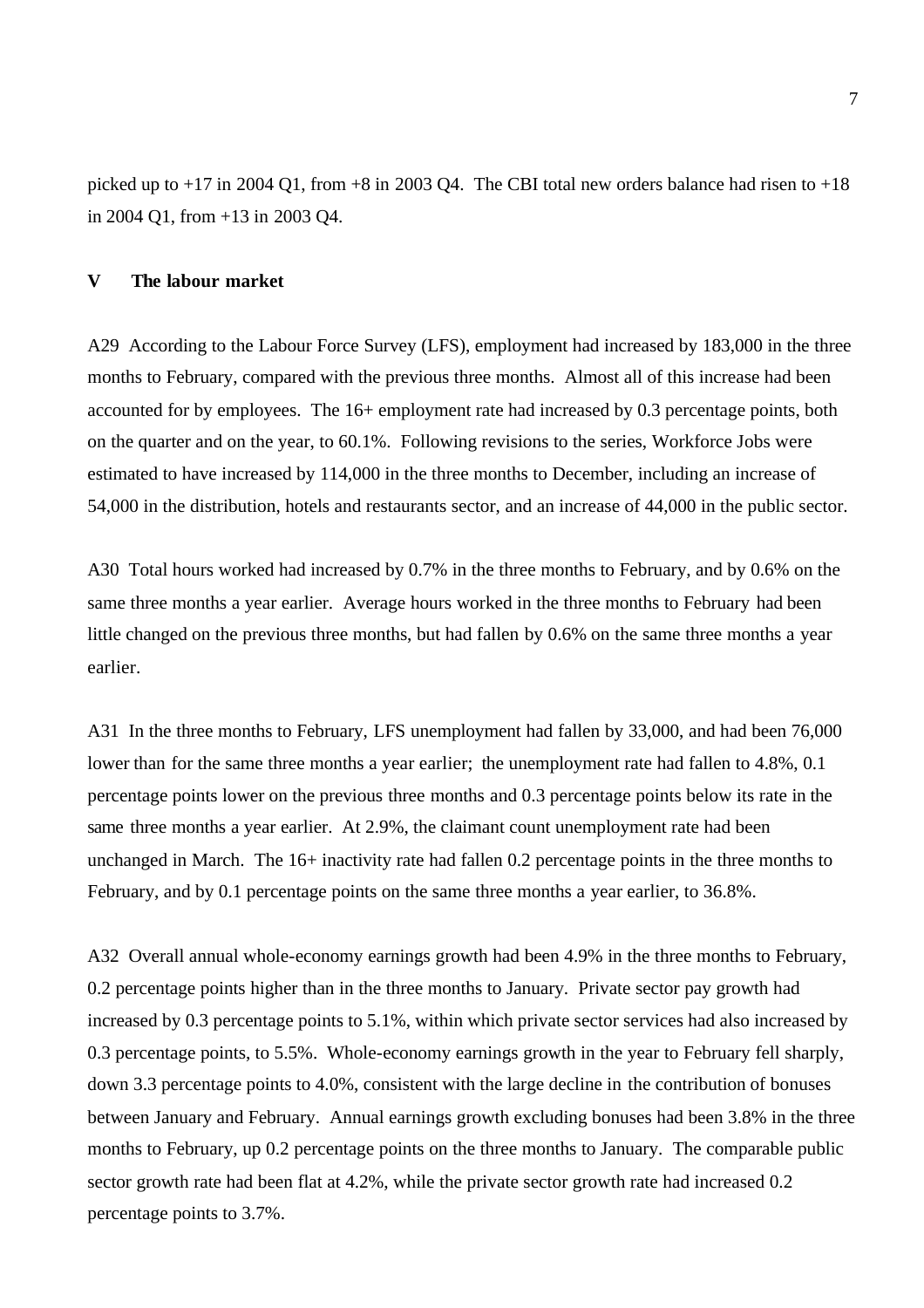A33 According to settlement information available to the Bank, the mean whole-economy twelvemonth average earnings index (AEI)-weighted settlement had been 3.3% in the year to March, unchanged on the equivalent figure for the previous two months. The twelve-month mean settlement in both the private (AEI-weighted) and the public sector (sample-weighted) had remained flat, at 3.3%.

## **VI Prices**

A34 Since the Committee's previous meeting, sterling oil prices had risen by 16%.

A35 Manufacturing input prices had risen by 1.9% in March, mainly owing to higher oil prices. This meant that the annual rate of change had risen, to 0.8% in March, from -1.5% in February. The CIPS manufacturing survey had pointed to a rise in input prices in April: although the input price balance fell slightly, it remained high, at 62.6.

A36 Manufacturing output prices excluding duties (PPIY) had risen by 0.1% in March. Owing to base effects, the annual inflation rate had fallen by 0.5 percentage points, to 0.9% in March. Survey data had pointed to small rises in output prices in the near future: the expected output price balance from the CBI *Quarterly Industrial Trends* survey had been +2 in April, the highest level for over three years.

A37 CPI inflation had fallen to 1.1% in March, from 1.3% in February. Within this, annual goods price inflation had fallen by 0.2 percentage points, to –0.6% in March. Services price inflation had fallen by 0.1 percentage points, to 3.1% in March. RPIX inflation had fallen by 0.2 percentage points, to 2.1%. RPI inflation had risen to 2.6% in March, from 2.5% in February.

A38 The Bank's regional Agents had conducted a special survey of the pricing intentions of 166 firms. Firms in the retail sector reported that average domestic prices had been falling over the previous twelve months, and that prices were expected to fall further over the coming year. By contrast, firms in the manufacturing and corporate services sectors reported that average domestic prices were expected to rise over the coming twelve months, and at a slightly faster rate than during the previous twelve months. Looking at the sample as a whole, firms cited labour costs as the main factor that was likely to put upward pressure on their prices, while competitive pressure and efficiency gains were likely to be the main sources of downward pressure.